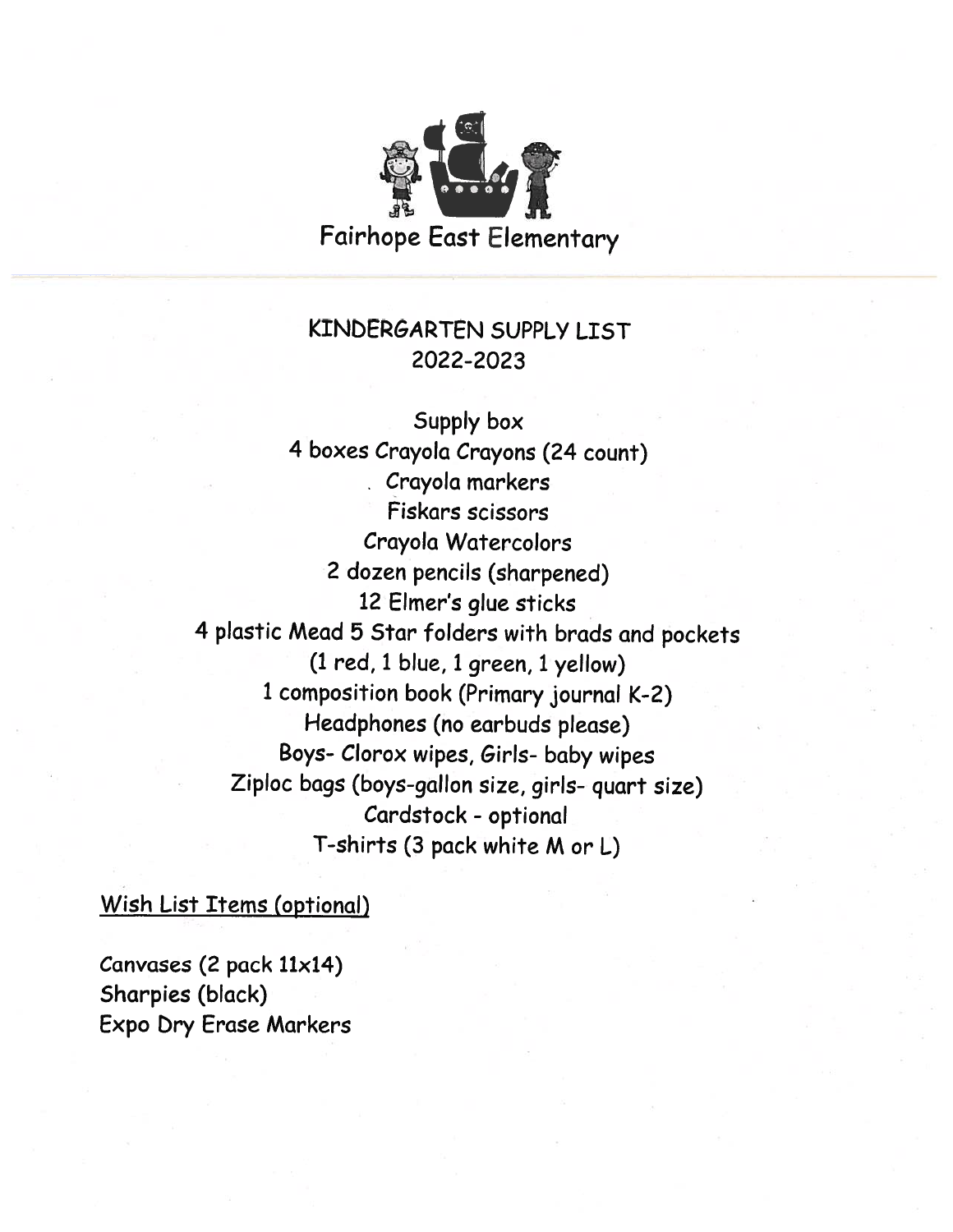

Fairhope East Elementary 1<sup>st</sup> Grade Supply List 2022-2023



- 1— zippered pencil pouch (no boxes please)
- 1 pair of kids scissors
- 1 pair of headphones
- 3 boxes of Crayola crayons
- 1 box of Crayola broad line markers
- 4 dozen pre-sharpened Ticonderoga pencils
- 4 plastic folders with pockets and prongs (1 each blue, red, yellow, & green)
- 3— Mead primary story journals half page ruled (100 sheets)
- black Expo fine tip dry erase markers
- 8 Elmer's glue sticks
- 2 black Sharpie markers
- 2 large pink erasers
- 1— roll of paper towels
- 1 box of Kleenex
- 1 watercolor paint set
- 1— box of Ziploc sandwich bags (BOYS)
- 1— box of Ziploc gallon bags (GIRLS)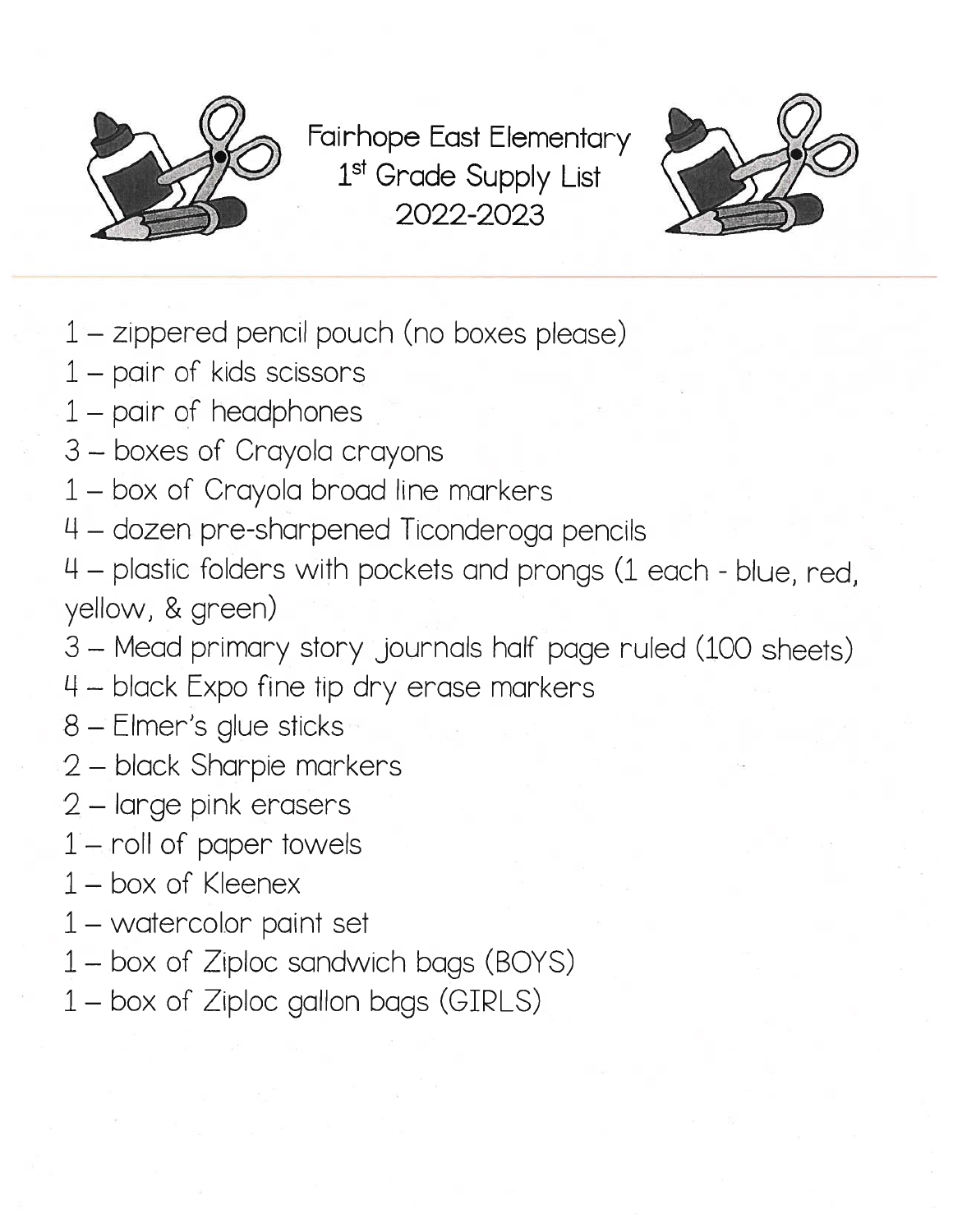# Second Grade Supply List 2022-2023

# Fairhope East Elementary School

1 View binder 3 ring  $\frac{1}{2}$  inch white Wild Ruled Composition Notebook Primary Composition Notebook Plastic <sup>2</sup> pocket with prong folders ( blue, red, green) pair Blunt-tip scissors Elmer's Glue sticks Highlighters Crayola Classic Markers 12 pk. Colored pencils Dozen Crayola Crayons 24 pk. Dozen Sharpened #2 Ticonderoga pencils Expo dry erase fine tip black markers Black Sharpie Bank Bag/pencil bag (no smaller than 11X6) Wired Headphones (not earbuds) Pencil Cap Erasers Box Kleenex Clorox Wipes pac<sup>k</sup> Ziplock bags (Girls: Gallon/ Boys: Quart)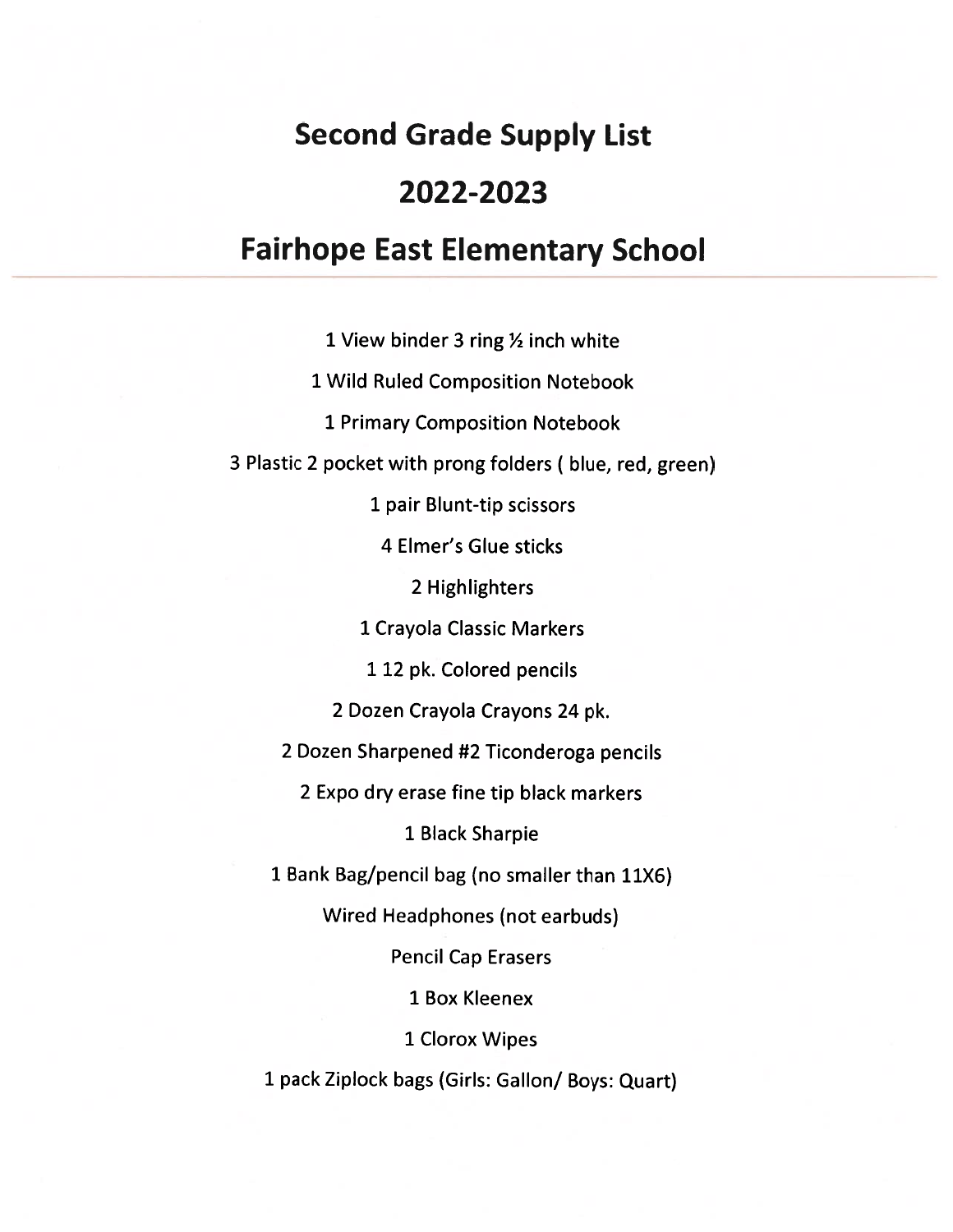#### 3rd Grade Supply List 2022-2023

4 Plastic folders with pockets and brods (red, yellow, green, blue)

1 Composition book

<sup>1</sup> Binder. <sup>1</sup> inch with clear front pocket, heavy duty, white

2 Packs of filler paper, wide rule

1 Ear buds/Headphones

3 bozen Sharpened Pencils

1 Pencil case/pouch

2 Boxes 24 pack tuck box crayons

1 Box colored pencils 24 pack

1 Box Markers, classic colors

1 Pair of Scissors, for kids (pointed tip)

2 Pack of glue sticks

1 Bottle Elmer's Glue, white

2 Highlighters, chisel tip, yellow

2 Black dry erase markers

2 Rolls of Paper Towels

2 Boxes of Facial Tissues

2 Canisters of bisinfection wipes, bleach free

1 Box quar<sup>t</sup> Ziploc bags (girls only)

1 Box gallon Ziploc bags (Boys only)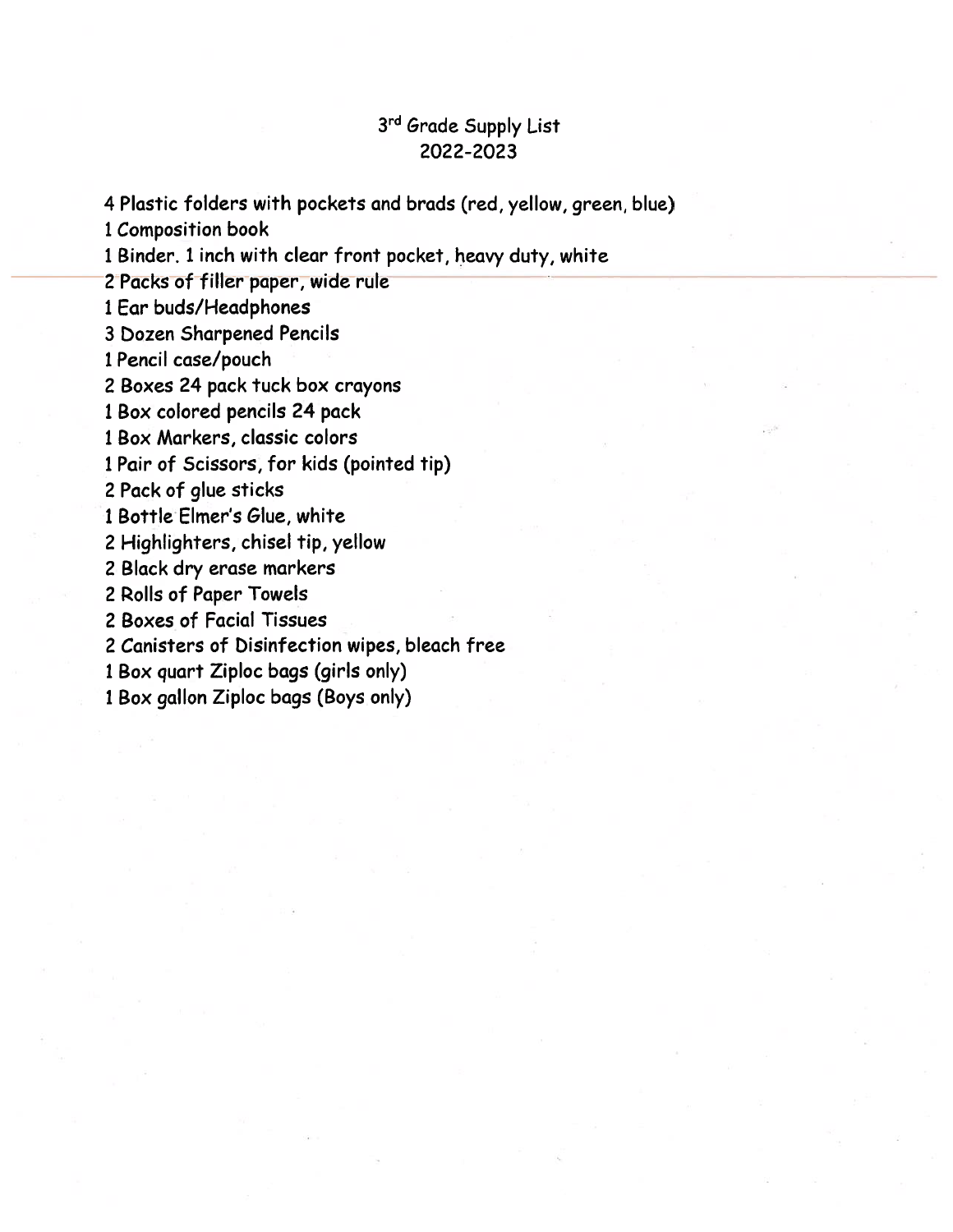Fourth Grade Supply List 2022-2023

2 - Plastic Folders with pockets and brads (blue, & yellow)

5 -Composition Notebooks (lined, wide-ruled)

1 - Binder,  $1\frac{1}{2}$  inch with clear front pocket

Ear buds/headphones

4 Dozen - Pre-sharpened pencils

Pencil sharpener (handheld)

2 Boxes - Crayons, 24 pack

2 Boxes - Colored pencils, 12 pack

Boys -Gallon zip lock bags

Girls -Quart zip lock bags

2 Boxes - Facial Tissue

Scissors

6 pack -Jumbo Glue sticks

1 Plastic school supply box (dimensions  $8 \times 5$  inches)

1 - 3-ring pencil pouch (will go in binder)

2 -Highlighters

2 rolls Paper Towels

2 Packs - Filler Paper, Wide Rule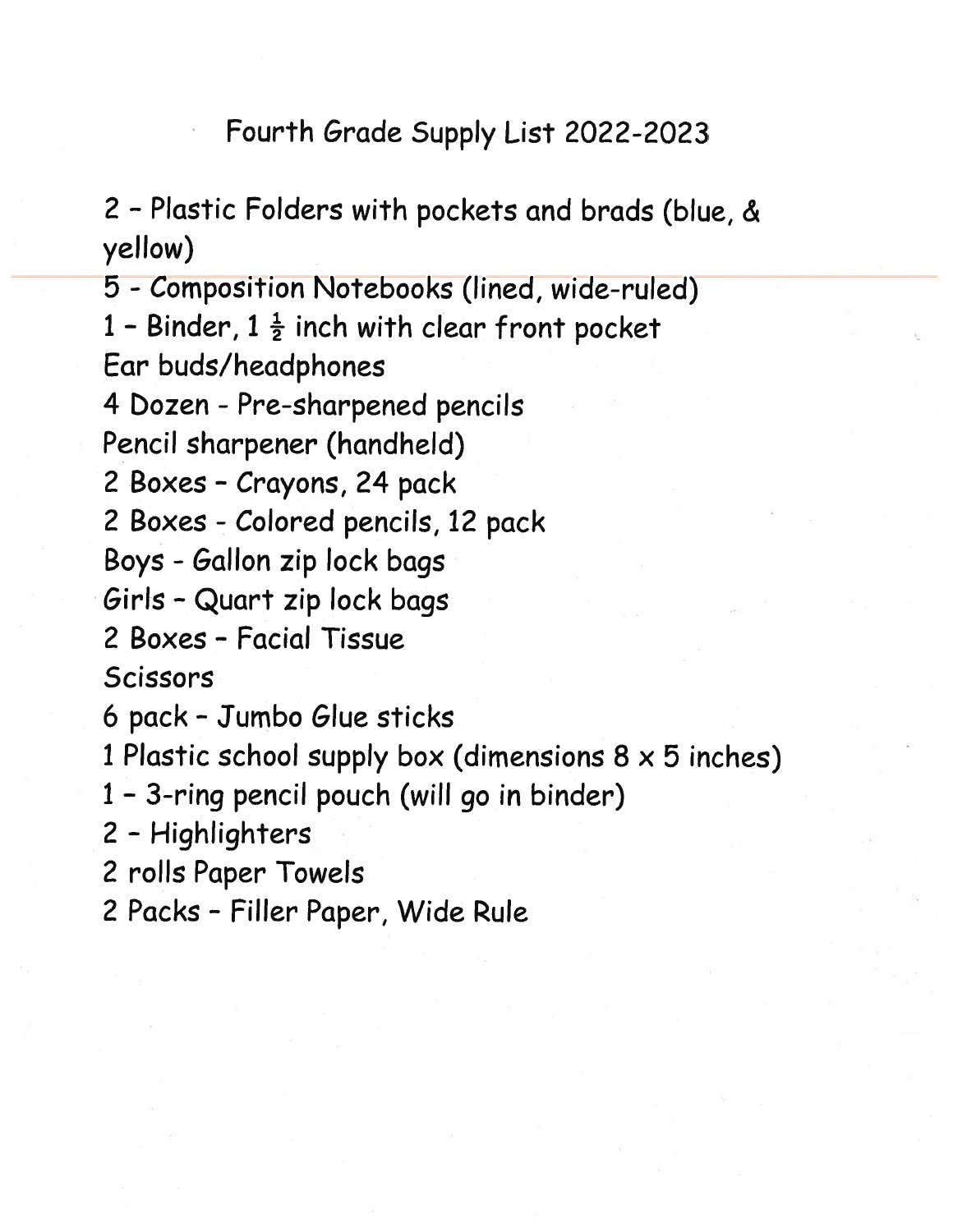TH GRADE SUPPLY LIST

# 2022-2023

6-plastic folders with prongs/pocket(2blue,2red,2green) 1-hand held pencil sharpener i-pencil case box or bag 1-pair earbuds/headphones 6-composition books 6-dozen pencils, #2, pre-sharpened, Ticonderoga 1-box 24 ct. Crayola Crayons 1-box 12 ct. Color pencils 1-roll paper towels 1-pdir Scissors, 5" pointed tip 2-black Sharpie permanent markers 2-Highlighters (any color) 12-Glue sticks 1-roll transparent tape 2-boxes Facial tissue 2-packs Filler paper, wide rule, l2Osheets 1-box Gallon storage bags-Boys only 1-box Quart storage bags- Girls only Wish List

Color copy paper hand sanitizer Lysol Wipes

 $\boxed{5}$